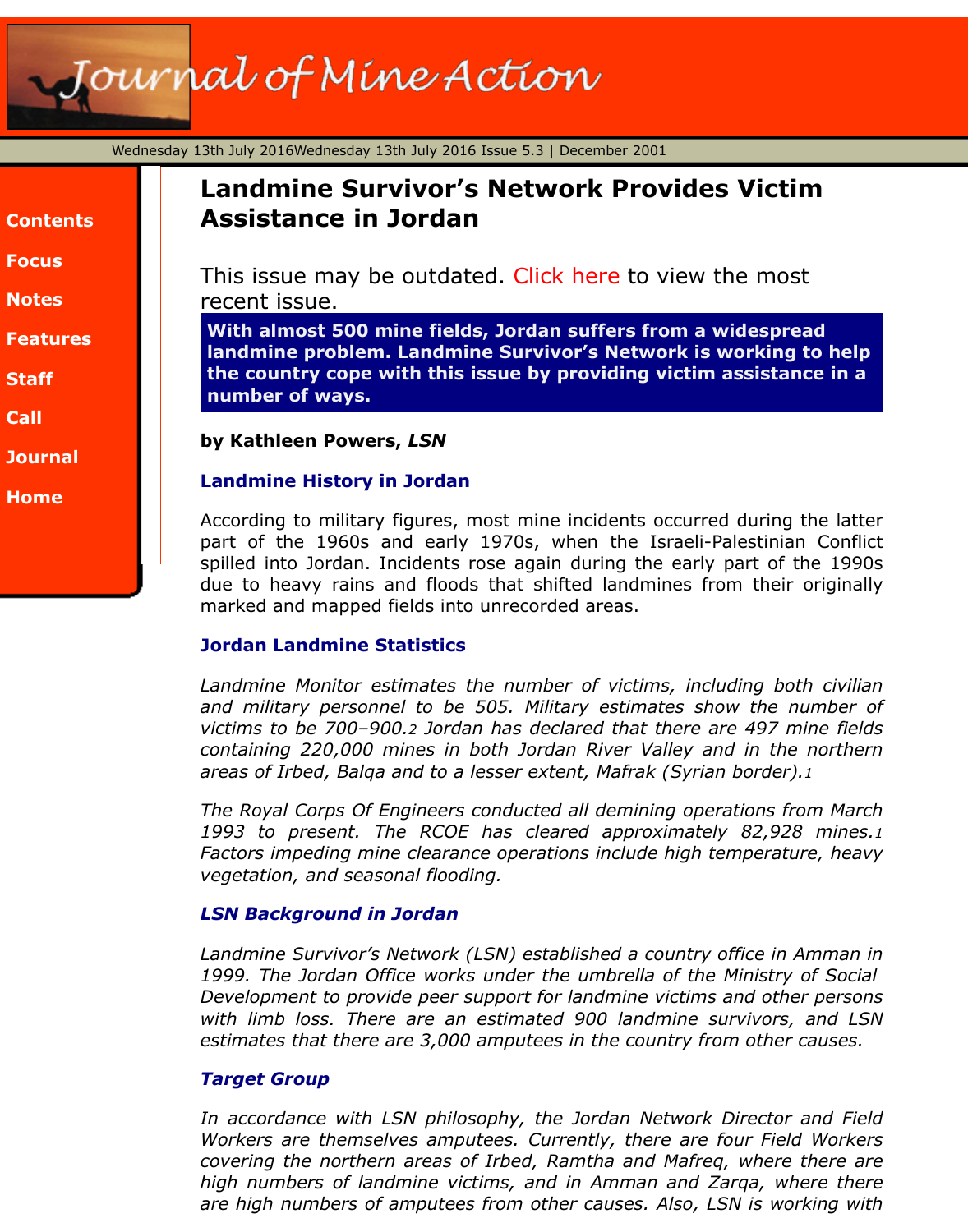*military survivors, most of whom are mine removal specialists. Hundreds of them have been injured by landmine blasts. As a result, there is a Liaison Officer whose role is to provide follow-up care, facilitate access to military medical care resources and provide regularly updated information about new mine incidents.*

#### *LSN Activities*

*Field workers conduct home and hospital visits to over 325 survivors to assess their needs, offer psychological and social support, educate their families about the effects of limb loss, and provide awareness about local disability rights and support for gaining those rights. Core elements of LSN work are listed in the following sections.*



Offering Peer Support for <sup>The Jordan LSN team. C/O LSN.</sup> *Landmine Survivors and Other Persons with Limb Loss*

*Through peer visits, LSN outreach workers provide survivors with a safe environment to recount their experiences, promoting improved psychological and physical well-being. During these visits LSN interviews survivors, identifies their needs and provides educational materials.*

#### *Providing Educational Materials*

*LSN distributes the Arabic version of the Surviving Limb Loss pamphlets to service providers, amputees and their families. The network also produces Rehabilitation Service Directories for distribution to service providers and people with disability.*

*Link or Referral to Existing Service.*

*LSN has multiple contacts within government and local organizations and refers survivors to agencies such as the Ministry of Health and Ministry of Social Development, which facilitates authorizations needed for disability benefits and medical insurance for civilians. To date, 275 survivors1 have received services through these organizations.*

#### *Providing Direct Assistance*

*If there is no help available from local resources, LSN provides direct assistance (DA). Currently, there are 79 survivors1 who have received DA to meet their needs. DA is normally provided in the form of vocational training, house repair, small business development and mobility devices.*

*Promoting and Supporting Sports for Persons with Disabilities*

*Working in parallel with the Jordan Sport Federation to promote sports for persons with disability, LSN has assisted the Federation in organizing a number of competitions (regional and national tournaments) and has formed the first swim team for persons with disabilities in Jordan. Two swimmers from the team participated in an international tournament in Tunisia.*